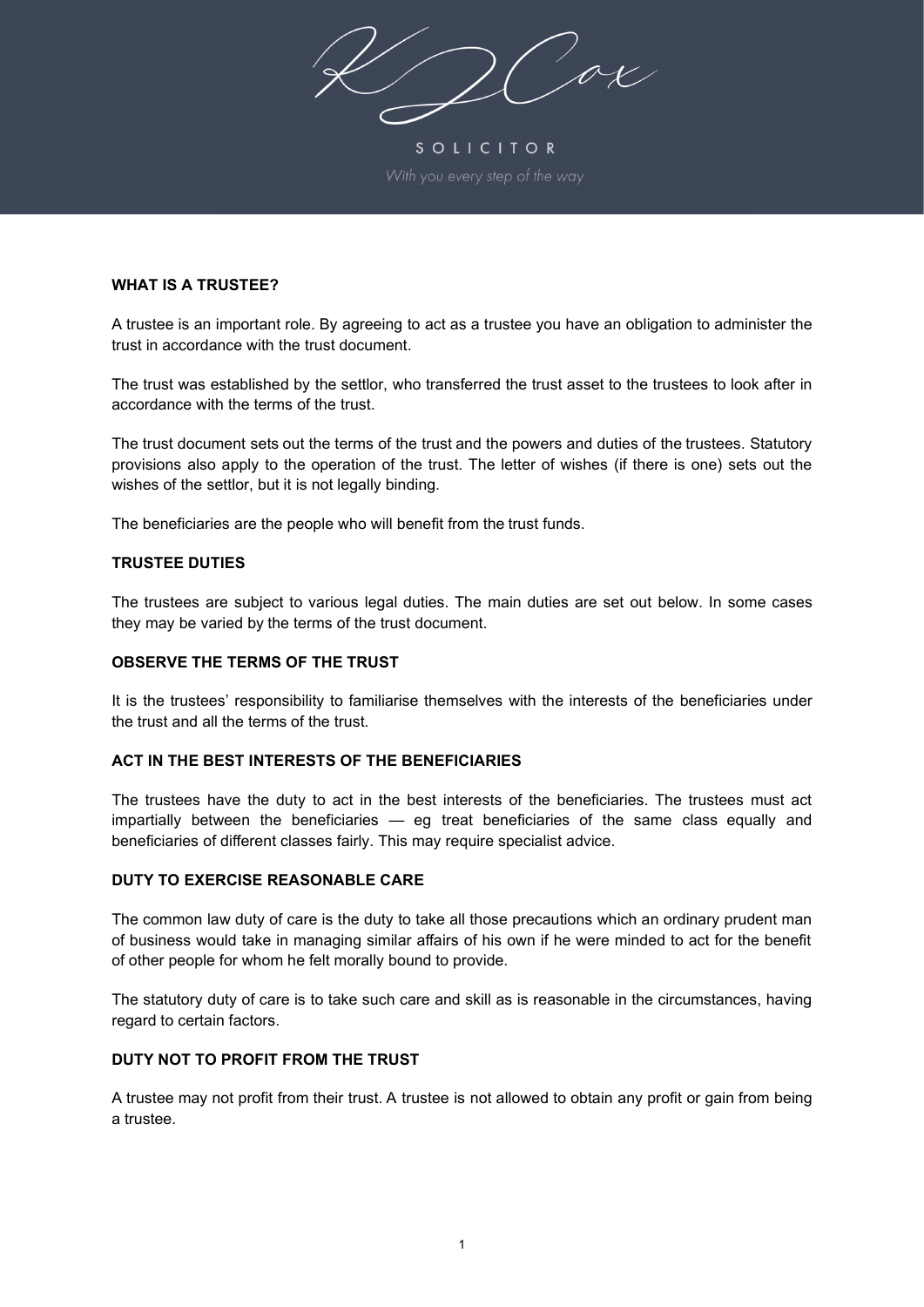# **DUTY TO ACT PERSONALLY**

A trustee must act personally ie themselves (but delegation is permitted in some circumstances).

## **DUTY TO ACT UNANIMOUSLY**

The trustees have a duty to act together (unanimously), unless the trust deed says otherwise.

## **DUTY OF CONFIDENTIALITY**

Information obtained by a trustee in confidence during the trusteeship must be kept confidential and may only be exploited by the trustee for the benefit of the beneficiaries.

# **DUTY TO DISCLOSE INFORMATION**

The beneficiaries are entitled to receive sufficient information about the trust assets

# **DUTY TO KEEP RECORDS AND ACCOUNTS**

Trustees should generally provide beneficiaries with the trust accounts upon request and they should keep records of all meetings and decisions.

# **TAX AND REGULATORY DUTIES**

It is the trustees' responsibility to ensure that the trust is tax compliant eg by filing tax returns and paying tax. It is also the trustees' duty to comply with all regulatory requirements, such as the disclosure of beneficial ownership information to HMRC.

## **COMMON QUESTIONS**

# **HOW SHOULD REQUESTS FROM BENEFICIARIES FOR DISTRIBUTIONS BE DEALT WITH?**

This depends on the type of trust and who makes the request.

If the trust is a discretionary trust then the trustees have absolute discretion about distributions. The trustees must consider the beneficiaries request and act fairly, but this does not mean agreeing to the distribution and it does not mean treating the beneficiaries equally.

If the trust is a fixed interest trust or a beneficiary has a future entitlement, the trustees will need to consider whether the distribution is in the respective beneficiary's best interests.

# **WHAT IS A BREACH OF TRUST?**

A breach of trust is the breach of duty imposed on a trustee by the trust document or by the law. It is an act or omission that is contrary to a trustee's duties.

A trustee can be personally liable for a breach of trust ie a trustee could be sued personally. This is why it is important to obtained professional advice when it is needed.